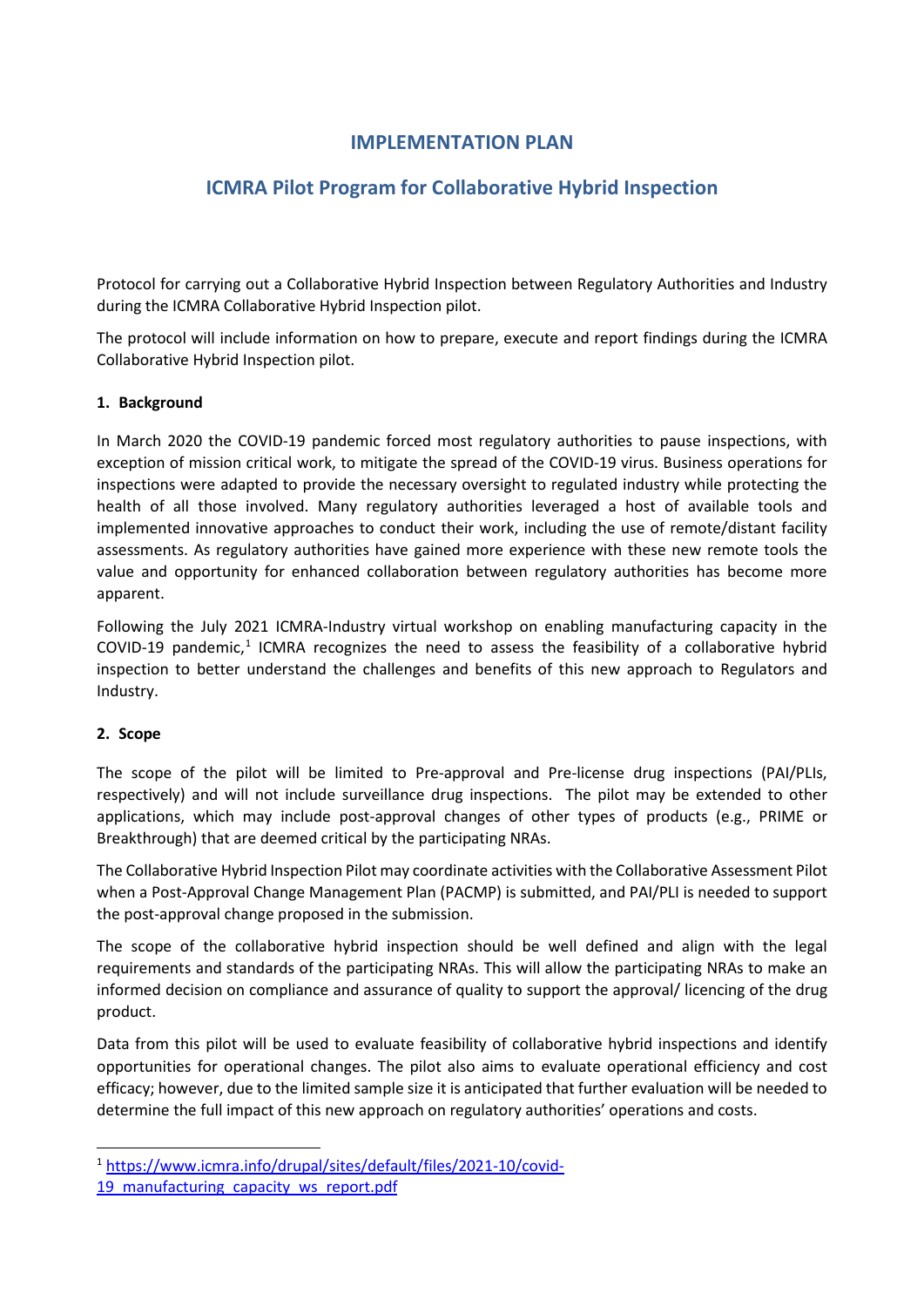English will be the designated language of the programme unless a special case is identified where another language is agreed upon by the participating NRAs and facility. If English is not used, or if the manufacturer normally works in a language other than English, appropriate arrangements by the lead inspectorate should be made to ensure adequate (simultaneous, if possible) translation to ensure clear communication during the inspection.

### **3. Objective**

The objective of the pilot is for multiple regulatory authorities to engage in an interactive, collaborative assessment while inspecting a manufacturing facility using a combination of on-site inspection and remote assessment of a manufacturing facility, preferably included in COVID-19 applications and related CMC post-approval changes.

The Collaborative Hybrid Inspection Pilot aspires to conduct 3-5 inspections to support the scope and objectives. The inspections should build in complexity in terms of the participating NRAs as the pilot progresses.

In the absence of a suitable submission as described above, or in the event of continued travel disruption preventing inspectors from travelling internationally, NRAs and Industry may propose other facilities of common interest to be included in the pilot to gain experience with collaborative hybrid inspections.

The ICMRA pilot for collaborative hybrid inspection will guide regulatory authorities to gain information on **how to prepare, execute and report** a collaborative hybrid inspection and describes how participating stakeholders (Regulatory Authorities and Industry) can engage to allow evaluation of a facility via a collaborative hybrid inspection approach.

With the planned sample size of 3-5 inspections, the goal of the pilot is to understand how the collaborative hybrid process may work, gain an initial understanding of costs and benefits this additional alternative approach presents to all involved and determine next steps to assess feasibility for implementation on a larger scale. The lessons and information collected from this effort will need to be evaluated by each regulatory authority to determine how it aligns with their inspection program. This is not meant to change each regulatory authority's inspection process.

### **4. Definitions**

**Collaborative Hybrid Inspection:** refers to a facility assessment performed by more than one National Regulatory Authority (NRA) using a combination of on-site inspectorate (by one NRA) and remote inspectorate (by at least one NRA) connecting at the same time to the ongoing activities at the facility using virtual technology.

**ICMRA Organizing Working Group (OWG):** is comprised of regulatory authorities, such as FDA, EMA, HPRA, and PMDA/MHLW. They are responsible for the overall coordination, oversight, and evaluation of the conducted pilots.

**Participating Regulatory Authority:** is any regulatory authority taking part in the collaborative hybrid inspection.

**Lead Inspectorate:** will be selected based on criteria listed in the collaborative hybrid inspection protocol. They will be the onsite inspectorate. The lead inspectorate has the overall responsibility for coordinating the inspection planning, contacting the facility to be inspected, leading the inspection, and taking overall responsibility for the inspection report as described in the following sections of the protocol. The lead inspectorate will be expected to complete the pilot questionnaire.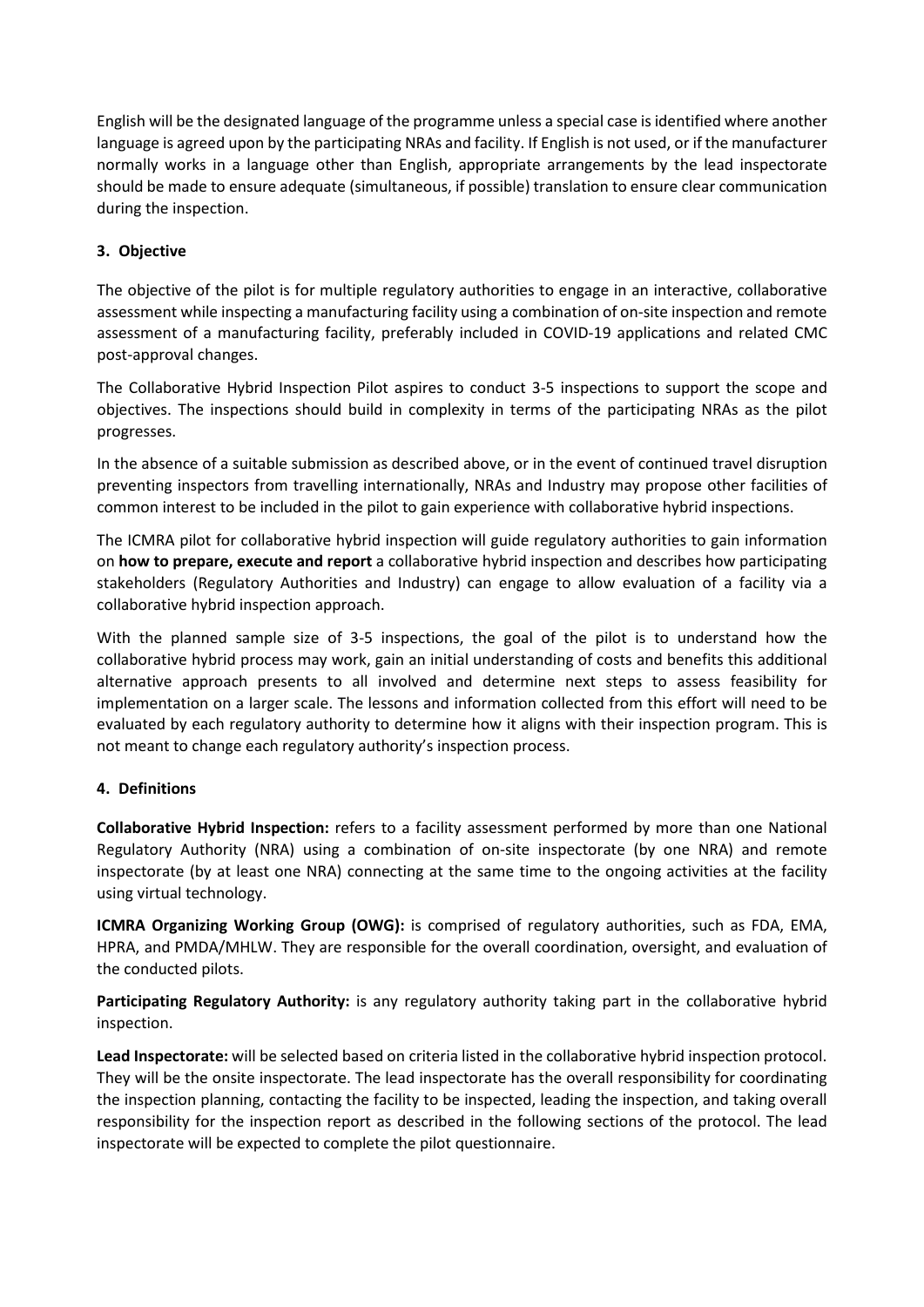**Lead Inspector:** will be identified by the lead inspectorate. The onsite inspectorate, which should be comprised of at least two inspectors, should have capacity to support the remote NRAs through control of the videography, if possible.

**Coordinating Officer:** will be from the lead inspectorate and facilitate communication between the onsite, remote, and observing inspectorates. The individual should understand the inspection and manufacturing processes. Will provide logistical support to the NRAs and to the facility, as necessary. The officer will be identified by the lead inspectorate.

**Remote Inspectorate(s):** will be selected based on criteria listed in the collaborative hybrid inspection protocol. Remote inspectorate(s) are responsible for participating in the hybrid collaborative inspection and keeping the lead inspectorate informed about identified CGMP deficiencies and comments. They are also responsible for providing input to the closing meeting and inspection report as directed by the lead inspectorate. The remote inspectorate(s) will be expected to complete the pilot questionnaire.

**Observing Inspectorate(s):** will not interact with the lead inspectorate onsite or remote inspectorate(s) during the inspection. Their participation will be determined by the lead inspectorate, participating regulatory authorities and facility to maintain an efficient and effective process for all parties involved. They will be expected to complete the pilot questionnaire.

**CGMP Deficiencies:** when referenced in the protocol, this term refers to items identified during the collaborative hybrid inspection that raise concerns to the inspectors about facility compliance to CGMPs and assurance to product quality. For a complete description of the different types of deficiencies refer to PIC/S Guidance issued [2](#page-2-0)019<sup>2</sup>.

**Pre-approval and Pre-license Inspections (PAI/PLI):** inspections that are performed to contribute to the assurance that a facility named in a drug application, can manufacture the drug to be marketed, and that submitted data are accurate and complete. PAI is specific to small molecule applications. PLI is specific to large molecule applications. These two types of inspections may have different terminology across NRAs.

### **5. Benefits to participation**

The benefit for a participating facility in this pilot is that the facility will be assessed from an inspectional requirement (PAI or PLI need) by multiple NRAs at the same time in one single engagement. This should save the facility time, effort, and resources. The collaborative hybrid inspection will also allow multiple NRAs to take action and thus potentially accelerate the availability of critical medicines in multiple markets.

### **6. Limitations**

This pilot is limited by the following:

- Harmonisation and the desired convergence cannot be achieved only through the few pilot cases
- Each region is still bound to its existing regulatory and legal framework; any differences cannot not be bridged through this pilot
- Confidentiality agreements
- CGMP deficiencies based on the regulations of each regulatory authority

The NRAs are not bound in any way by inspections conducted as part of this pilot. The information gathered during the collaborative hybrid inspection pilot will be shared between NRAs through

<span id="page-2-0"></span><sup>2</sup> [PIC/S GUIDANCE ON CLASSIFICATION OF GMP DEFICIENCIES](https://www.gmp-compliance.org/files/guidemgr/PI_040_1_Guidance_on_Classification_of_Deficiencies.pdf)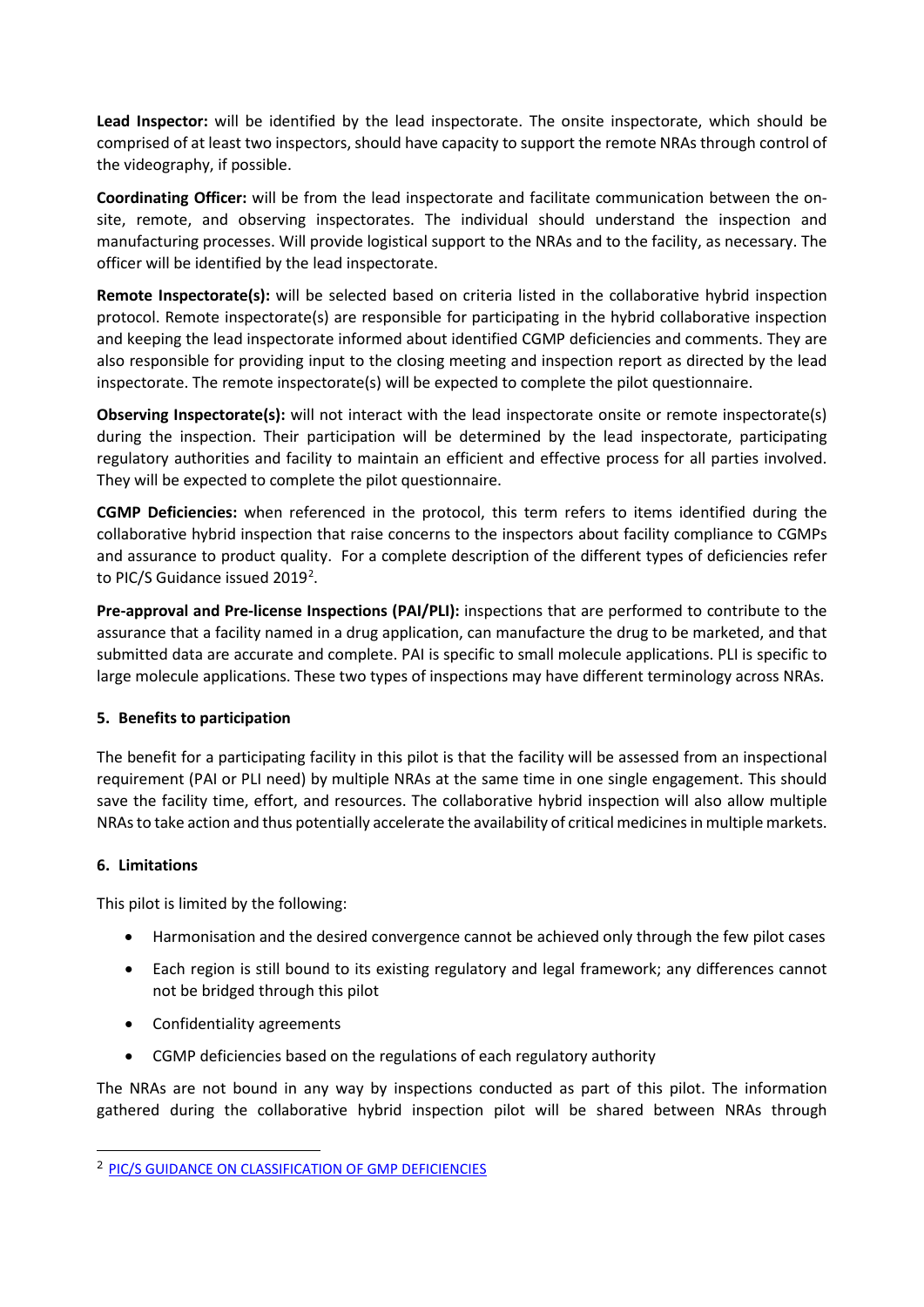confidentiality agreements as with tools used to assess information to support submission actions. However, there is no upfront binding that all NRAs participating in the collaborative hybrid inspection will take the same action; or use the information the same way within their regulatory systems.

### **7. Criteria for participation**

To ensure feasibility of the pilot, it is foreseen that a small number of regulatory authorities (3-5 with some regulatory authorities participating as an observing inspectorate) will participate in such collaborative hybrid inspections. Participation is limited during the pilot to those regulatory authorities listed in **Appendix 1**. As more experience is gained the pilot may be extended to additional NRAs. Even though initial participation is limited, requests for participation from other regulatory authorities during the pilot may be received and discussed by participants.

The minimum active participation will be two NRAs (one on-site and one remote). The participation of more than one on-site NRA will be considered and agreed upon by the NRAs and facility. The number of NRAs actively taking part in a particular collaborative hybrid inspection will be determined by the participating NRAs to allow an efficient and effective process for all parties involved.

The identified facility should be located on the territory of one of the participating regulatory authorities preferably to ensure the availability of an inspection team to perform the on-site inspection.

The pilot will limit inspection type to preapproval and pre-license drug inspections, ideally focusing on COVID-19 therapeutics. In addition, the pilot will consider facility history, facility size, and type of facility (e.g., manufacturer, testing laboratory) in identifying inspections for pilot inclusion.

Each participating regulatory authority agrees to be an active and timely contributor to the pilot programme as established. Failure in this respect, such as non-participation in maintaining or exchanging updated inspection information, as outlined in this protocol, may result in a participant being requested to withdraw from the pilot programme.

Each participating **regulatory authority** has, and agrees, to maintain a functioning inspectorate and agrees to the following:

- The lead inspectorate is responsible to guide the participating NRAs on the use of appropriate CGMP guidance with accompanying regulations and supervision for products under their legal framework;
- If a specific request is made by a participating NRA, it will be considered and agreed upon by the lead and remote inspectorates, as appropriate;
- Has and maintains current confidentiality arrangements with all other participating regulatory authorities;
- Participates in teleconferences, joint inspections, and other communications throughout the collaborative hybrid inspection process;
- Providesinformation to other participating regulatory authorities about inspections such as results of feasibility assessments (for distant/remote inspection), findings of non-compliance and inspection reports/summary outcomes from previous inspections for the facility being inspected;
- Maintains a high standard for CGMP inspection capability, utilizing a variety of mechanisms to do so, such as working with other participating regulatory authorities through PIC/S membership or other appropriate means;
- Has technical capabilities as defined in the IT tools section the protocol;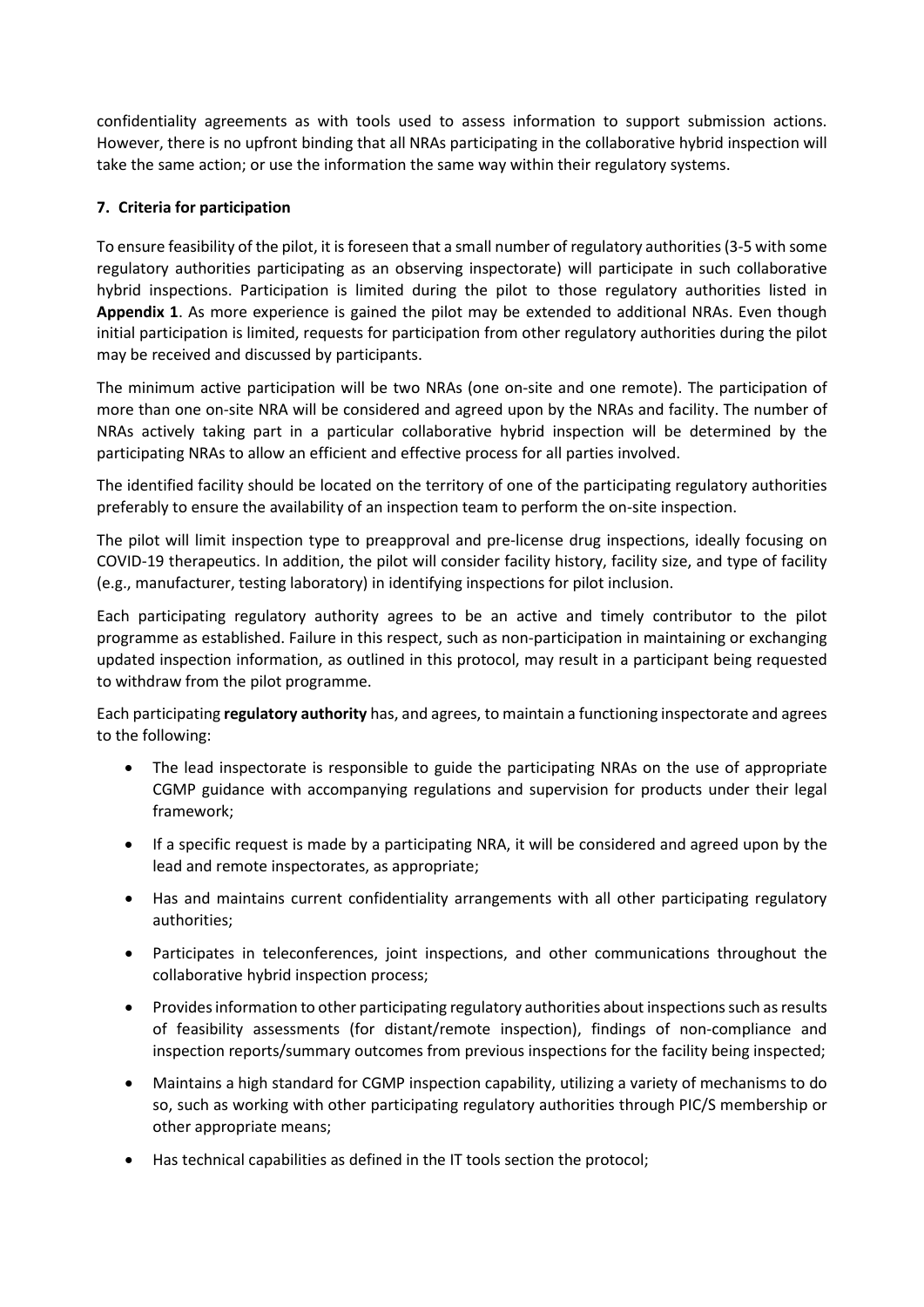- Participating regulatory authority has a procedure/policy regarding inspectors' conflict of interest;
- Participating regulatory authority ensure a translator (from facility, NRA, or independent) is available, if needed, based on the language in the documentation/location of the facility.

Participating **facilities** are responsible for the following (in addition to the responsibilities associated with receiving any regulatory inspection):

- The facility agrees the participating NRAs will share information to support the collaborative hybrid inspection;
- Providing the application and availability of technology to enable remote facility tours;
- Providing the platform for document sharing. This should include direct access to documentation, electronically or otherwise, by inspectors, and in formats which can be downloaded/printed as required and, if feasible, in 'searchable' form;
- Safeguarding the privacy and confidentiality of all parties;
- Confirm they are in compliance with CGMP;
- Confirm they are ready for inspection.

### **8. General principles**

### **8.1. Time and duration of the pilot**

The pilot is anticipated to last a year after endorsement of this pilot protocol by the ICMRA Executive Committee or another appropriate committee of ICMRA (e.g., PQ KMS).

The duration of each collaborative hybrid inspection will try to reflect the typical duration of an on-site inspection. Preparation for inspection and post-inspection activities may require a little more time than typical timelines given the need for collaboration and alignment between the NRAs participating in the collaborative hybrid inspection. These times will be captured in the performance metrics listed in **Appendix 2**.

After the conclusion of the pilot programme the participating regulatory authorities will perform an assessment of the programme considering the assessment data listed in **Appendix 2**. This assessment is intended to inform ICMRA members of the operational/logistical requirements, as well as the benefits and challenges associated with conducting collaborative hybrid inspections. A report with conclusions and recommendations will be published accordingly.

To avoid duplication of inspections, and to accelerate the duration of this pilot programme, regulatory authorities and industry are strongly encouraged to participate and collaborate throughout this pilot programme to demonstrate the value on NRA's reliance upon each other's inspections and to foster confidence building and collaboration between regulatory authorities and industry.

### **8.2. Facility selection**

The regulatory authorities of the ICMRA Organizing Working Group (OWG) members will select the facilities that meet the criteria for collaborative hybrid inspection. NRAs or Industry, with an applicable facility, can submit their request(s) via a pilot proposal summary form requesting participation in the pilot. The request form should be sent to ICMRA Collaborative Pilots shared mailbox. The mailbox will be posted with the announcement of the Pilot from ICMRA. The request will be assessed by the OWG using the criteria identified in section 7 to determine if the facility meets the scope of the collaborative hybrid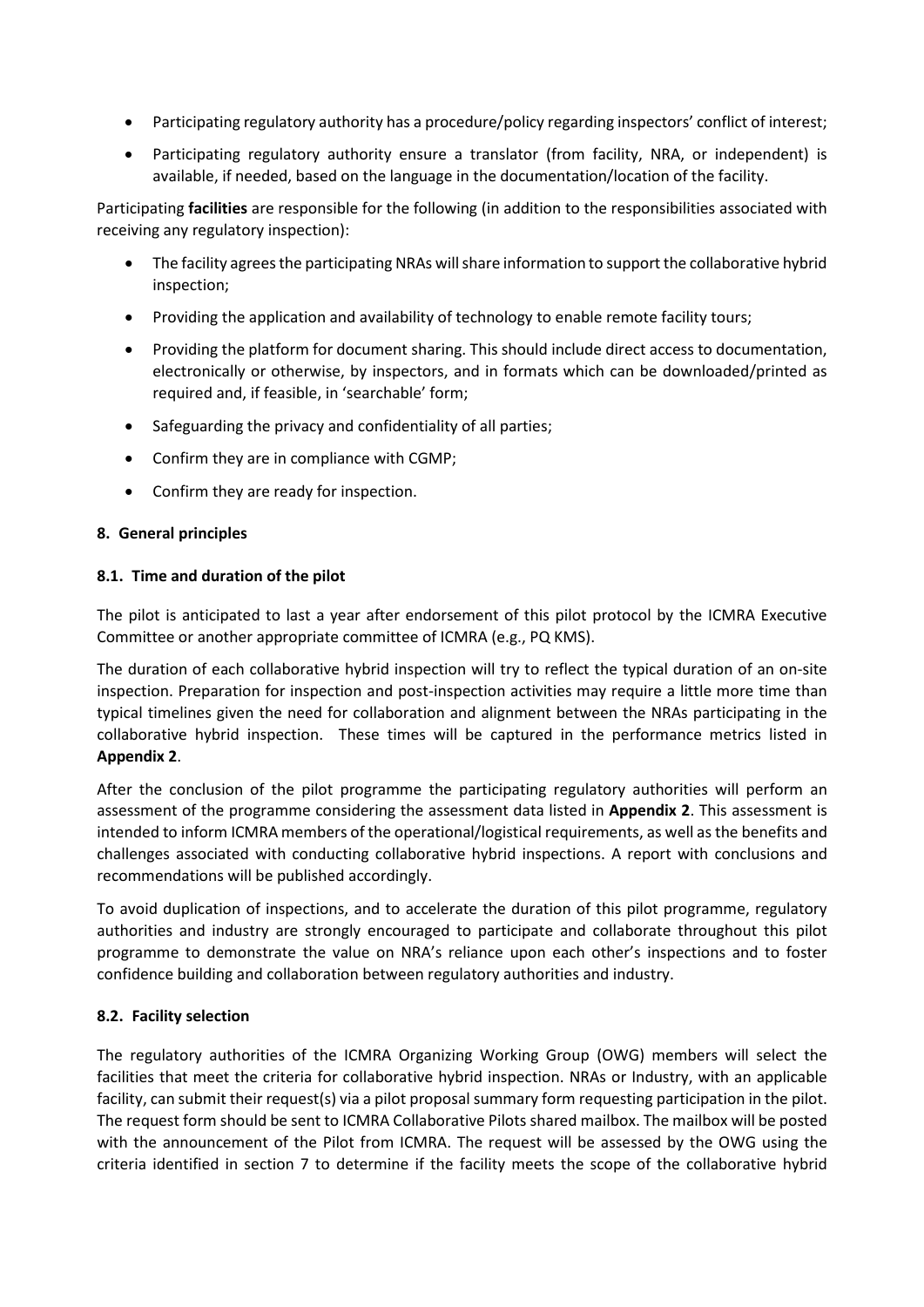inspection pilot. When the OWG determines the facility meets the scope of the pilot, they will notify the participating regulatory authorities and the facility.

### **8.3. Roles of participants**

Any regulatory authority taking part in the inspection is considered a 'Participating regulatory authority'. The regulatory authority who will carry out the on-site portion of the inspection will be the 'Lead Inspectorate'. The Regulatory Authority/Authorities who will be taking part remotely will be the 'Remote Inspectorate'.

It may be possible for an authority to join the inspection as an observing inspectorate (either on-site or remotely), subject to the agreement of the participating NRAs and the facility. An observing inspectorate will not issue findings or contribute to the inspection report but will be expected to complete the pilot questionnaire.

Between the Lead and Remote Inspectorates, there should be an agreement as to which application/platform will be used to share information during the inspection. This is in recognition of the fact that it may not be appropriate for confidential exchanges between Inspectors to be shared via applications provided by the inspected facility.

The collaborative hybrid inspection team will be composed of an appropriate number of inspectors from the participating regulatory authorities in order to rationalise the use of the inspectorates' resources, as well as to ensure effective conduct of the inspection at the site.

The lead inspectorate has the responsibility to:

- Inform the site about the upcoming inspection and the participating regulatory authorities
- Determine the working language of the inspection and the arrangements for (simultaneous) translation,
- Define the length of time the inspector expects to be at the premises,
- Clarify the objectives of the inspection.

In addition, the lead inspector has the following duties:

- Preparation for the inspection of the site in collaboration with the other inspectors on the team (e.g., via web conference).
	- $\circ$  Planning of the inspection considering the inspection scope and the facilities to be covered and expected timeframe on-site and take into account the time zones of the participating regulatory authorities.
	- $\circ$  Establishing a draft inspection schedule of the inspection in cooperation with the involved participating inspectors and taking into account the remote elements of the inspection.
	- o Determining if daily wrap-up meeting will be held with the inspected facility
	- $\circ$  Setting a reporting deadline in agreement with all team members taking into account any specific national or procedural deadlines such as transparency initiatives for posting inspection results online etc.
	- $\circ$  Ensuring all confidentiality arrangements are in place to fully conduct the hybrid inspection.
	- o Providing notification to the local regulatory authority of the planned inspection, if required (if different from the Lead authority).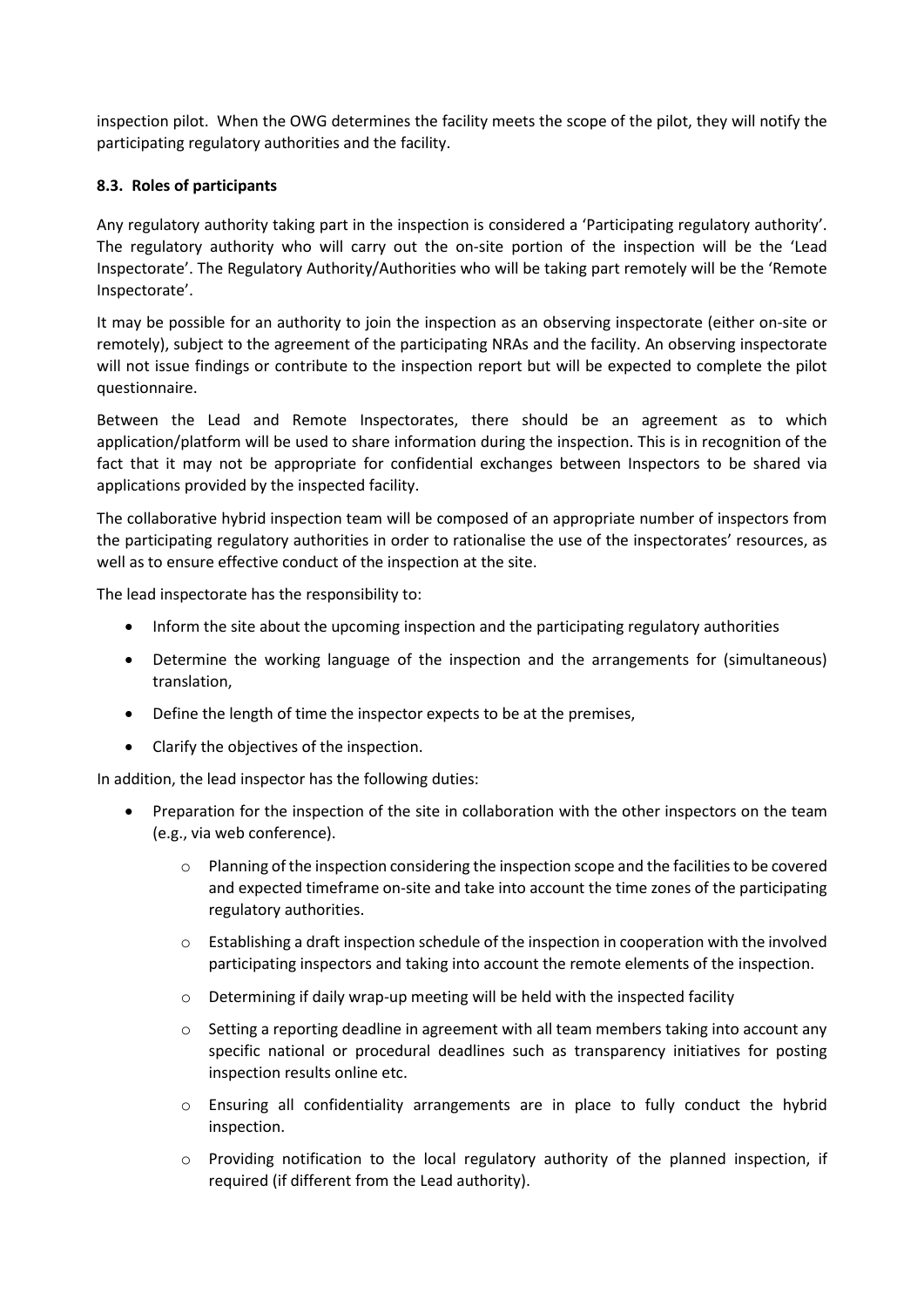### **8.4. Preparing for the Collaborative Hybrid Inspection**

Participating regulatory authorities identified for the pilot (or feasibility assessment) should meet to discuss and familiarize themselves with the protocol prior to initiating a collaborative hybrid inspection. The meeting should cover the following areas:

- Objective of the pilot, including the how success will be measured
- General role of the on-site and remote NRAs
- Overview of the protocol
- Overview of the survey questions
- Inspectors' role in data collection and reporting

Following the meeting and announcement of the inspection, the lead inspectorate will ask the facility to provide the agreed documents requested by the participating NRAs. The documents may include the following depending on the scope of the inspection and type of submission (but not limited to):

- Site Master File and Validation Master Plan
- List of significant changes to equipment, processes and key personnel
- List of complaints
- List of products manufactured/imported by the company
- Detailed production and testing schedules for the inspection timeframe

The lead and participating regulatory authorities will coordinate roles and responsibilities, agree on the scope and plan inspection coverage by:

- Reviewing the management structure of the company (organization chart)
- Identifying some of the documentation which may be required during the inspection (e.g., layouts of the plant)
- Reviewing the production schedule prior to the inspection
- Identify critical activities to observe. This would help coordinating and adjusting the inspection schedule, as required.
- Agree on whether there will be one or more separate reports at the end of the inspection. In case of separate reports, each inspection authority will issue an inspection report or document according to their own regulatory and legal framework.

The lead inspector, in coordination with the participating regulatory authorities, will prepare an inspection plan which may include:

- The objectives and the scope of the inspection, in light of previous inspections
- Identification of the inspection team members and their respective roles, (include the on-site and remote inspectors)
- The date and place, where the inspection is to be conducted
- Identification of the organisational units to be inspected
- The expected time and duration for each major inspection activity (premises, processes, etc.)
- Samples (if any) to be taken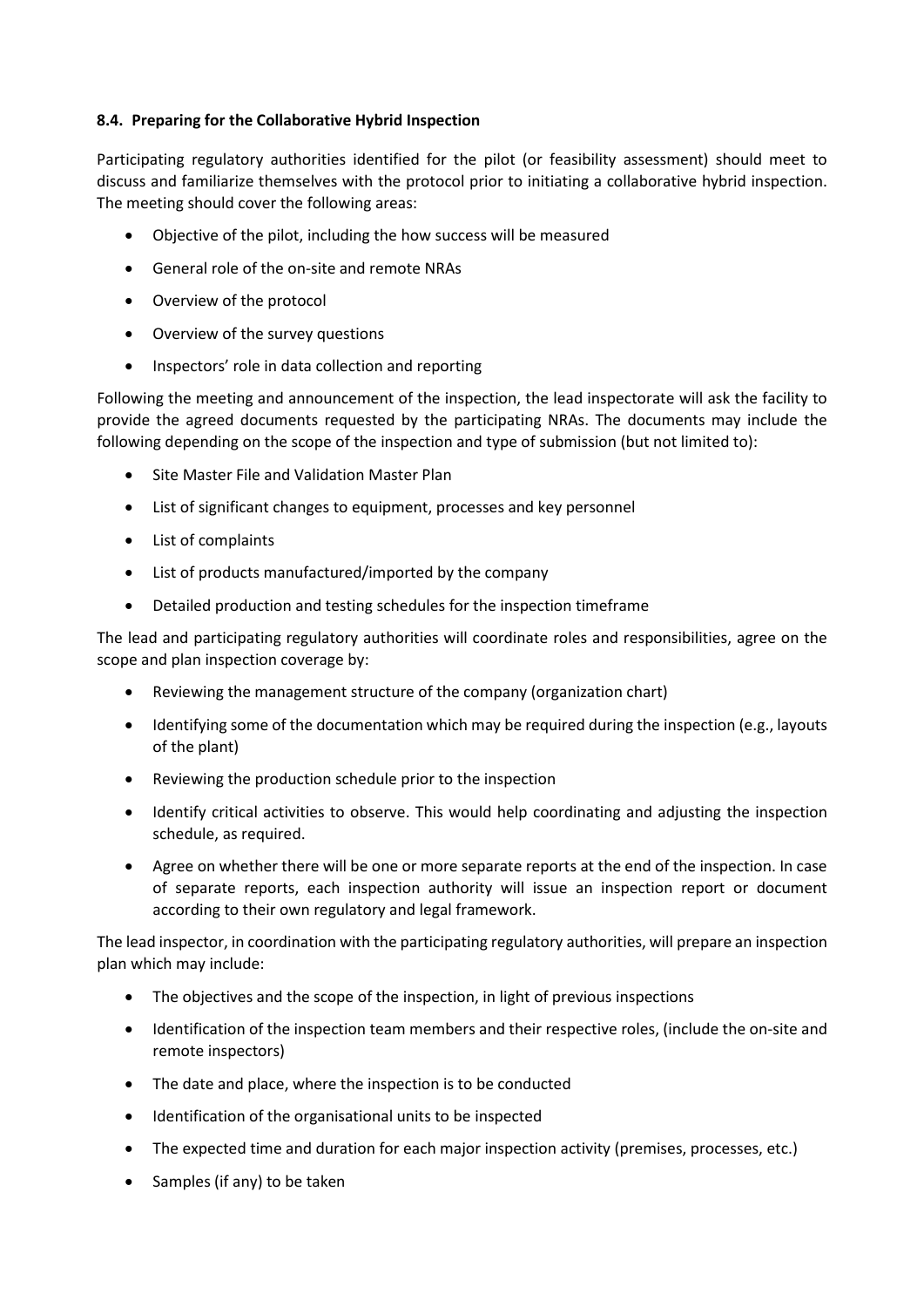- The schedule for the final meeting
- The approximate schedule for the transmission of the inspection reports

The participating regulatory authorities should exchange available information on the site to inspect, including but not restricted to:

- Sterile medicinal product name(s),
- Active pharmaceutical ingredient name and destination markets (if available);
- Site Master File and Validation Master Plan;
- Product Quality Review;
- Inspection reports from previous inspections;
- Follow-up actions (if any) arising from previous inspections;
- Manufacturing process description (at least flowchart);
- Building/lines to be inspected;
- Previous risk assessment or site compliance dossier/file;
- Any other relevant information on the sites to be inspected;
- Notifications of Deviations/OOS
- Recalls or quality defect where the site was involved;
- Changes performed at manufacturing site with a review of any variations to the manufacturing authorisation

The inspectors will review all the information available before conducting the inspection. All preparation for the inspection and collaboration between the participating regulatory authorities should take place sufficiently ahead of the inspection.

#### **8.5. IT tools**

IT tools used for meetings, virtual plant tours and documentation sharing have to be agreed among all parties (Inspectorates and Facility) upfront and they have to ensure that **privacy, security and confidentiality** are preserved.

- IT tools used for the exchange of communication among the inspectorates should also be agreed between the lead inspectorate and the remote inspectorates.
- Before the inspection the IT platforms and connection should be tested in advance.
- Security access to the platform should be checked by all participants.
- Signal strength and bandwidth capacity should be high enough to allow a stable and fast connection.
- Broadband should be available in all areas especially when the inspectorates will carry out the virtual plant tour that may need video streaming. The live streamed video quality of the tour can be affected by the limitations of the reach of the WIFI signal within the manufacturing facility.
- Considerations should be made by the company for the video frame stability and the audio feed especially during the plant tour.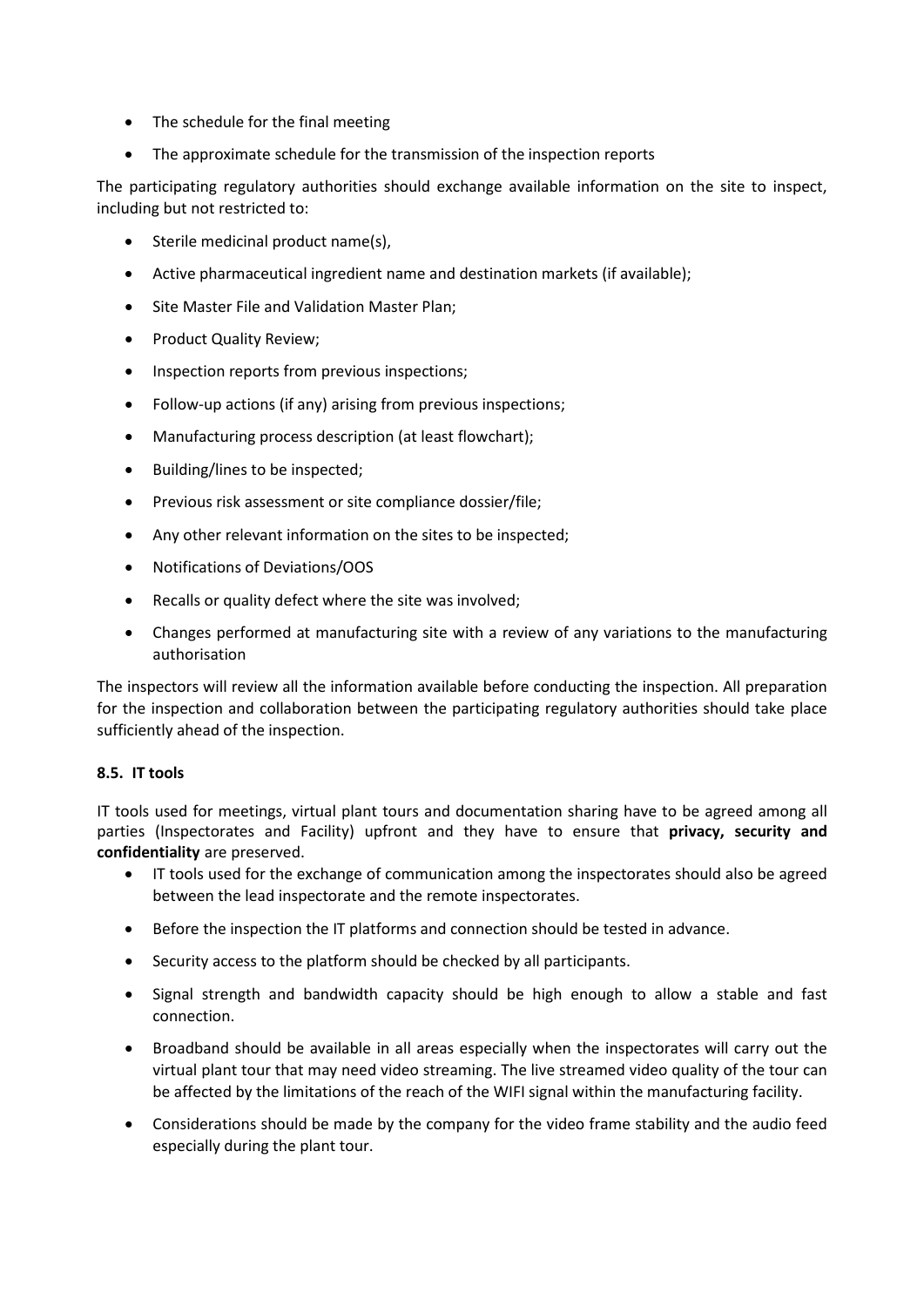- It may be necessary to have training sessions of the agreed IT tool to get familiar with the functionalities of the platforms.
- The inspected company should provide IT professional in the preparation and during the inspection to support the technology aspects.
- IT back-up plans should be in place in case of unforeseen issues e.g., connection, use of mobile phones.
- Including break out rooms/multiple virtual meetings for discussion or review of documentation (both on-site and remote). This should be tested during the premeeting.

#### **8.6. Conducting the Inspection**

#### **8.6.1. Opening Meeting:**

The lead inspectorate and the remote inspectorate(s) should meet and introduce themselves to management and the key personnel of the facility to discuss the inspection schedule.

During the opening meeting the Lead authority should:

- Outline the purpose and scope of the inspection
- Outline the inspection process, including the close-out process and follow up actions.
- Obtain an updated production schedule

During the opening meeting, the facility should:

- Describe the Quality Management System, when requested
- Explain significant changes in facilities, equipment, products and personnel since the last inspection
- Explain how CGMP deficiencies have been resolved if this information has not already been forwarded to the competent authorities
- Designate the people to accompany the inspector during the inspection
- Allocate a room for the inspector when requested.
- Explain the flow of material and personnel following the layouts
- Describe the data management system(s)
- Understand that different actions might be taken by the participating NRAs due to the slightly different processes and jurisdictions.

#### **8.6.2. Inspection of the plant facilities:**

The lead and remote inspectorates will participate together in a plant tour for familiarisation with the site and any major changes. The plant tour may follow the logical flow of the starting materials, goods inwards warehouse, through the production areas, quality control areas to the warehouse for released finished goods, taking into account the detailed guidelines of CGMP.

The participating regulatory authorities will use a risk-based approach when conducting the inspection. The scope of the inspection will be based on the production schedule critical manufacturing activities performed by the operators, document review, etc.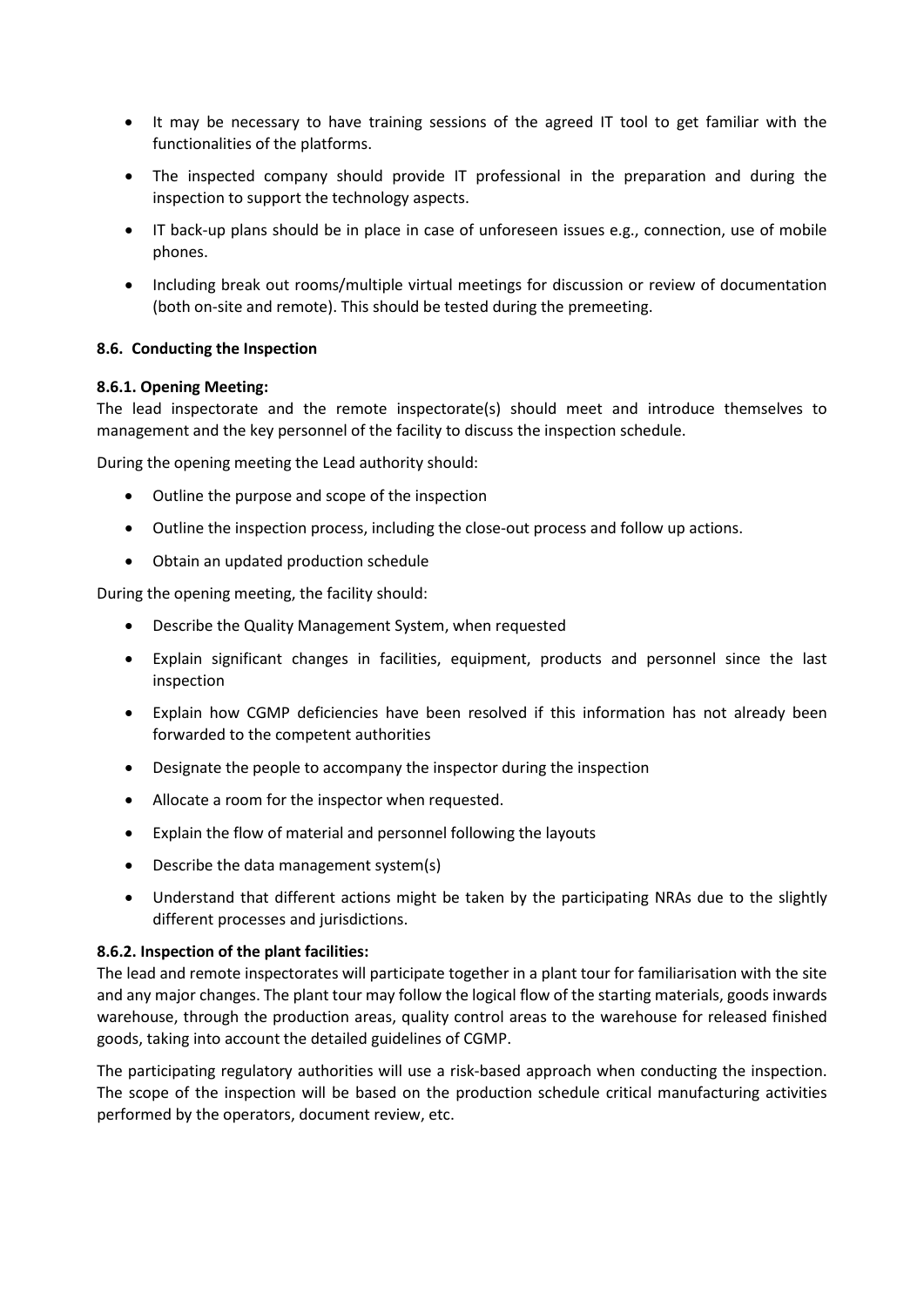During the inspection the lead and remote inspectorates should interview and question various levels of personnel and subject matter experts and observe practices versus the approved procedures to assess the knowledge and competence of these personnel, as deemed necessary.

The coordinating officer will organize daily meetings after each inspection day with all participating inspectors. Information gathered will be conveyed to the remote NRA(s) to inform remote NRA(s) of onsite findings, concerns being evaluated along with the plans for the day. Similarly, requests can be received from the remote inspectorates for transfer to the onsite inspectorate. The CGMP deficiencies raised should be agreed on between the inspectorate(s).

The coordinating officer can be in constant dialogue with both onsite and remote inspectorates for the entire duration of the inspection.

### **8.6.3. Review of documentation:**

The whole system of documentation, based on specifications, manufacturing formulae and processing and packaging instructions, procedures and records covering the different production, quality control and distribution operations should be checked by examining particular examples both during use and after compilation into complete batch records. The lead inspectorate will take the responsibility to request all documents to be reviewed. The documentation can be checked 'live' review and off-line review by the remote inspectorate who receives the documents. For electronic data management systems, the documentation review should include the source data, as well as systems configuration settings.

While a general CGMP inspection will normally include review of the following (not all inclusive), in order to assess compliance with the terms and conditions of the manufacturing authorisation the PAI may focus on specific aspects relevant for the respective submission:

- Conformity with current good manufacturing practice
- Compliance with marketing authorisation
- Quality Management
- Personnel
- Premises and equipment
- **Documentation**
- **Production**
- Quality control
- Contract manufacture and analysis
- Complaints and product recall
- Self-inspection

A product-related inspection (PAI/PLI) will normally include review of the following specific documentation relating to one or several completed batches of a specified product (not all inclusive), in order to assess compliance with the specifications of the marketing authorisation:

- Specific standard operating procedures (SOPs)
- Product quality review, if available for a new product
- Manufacturing formulae, records and instructions
- Process Validation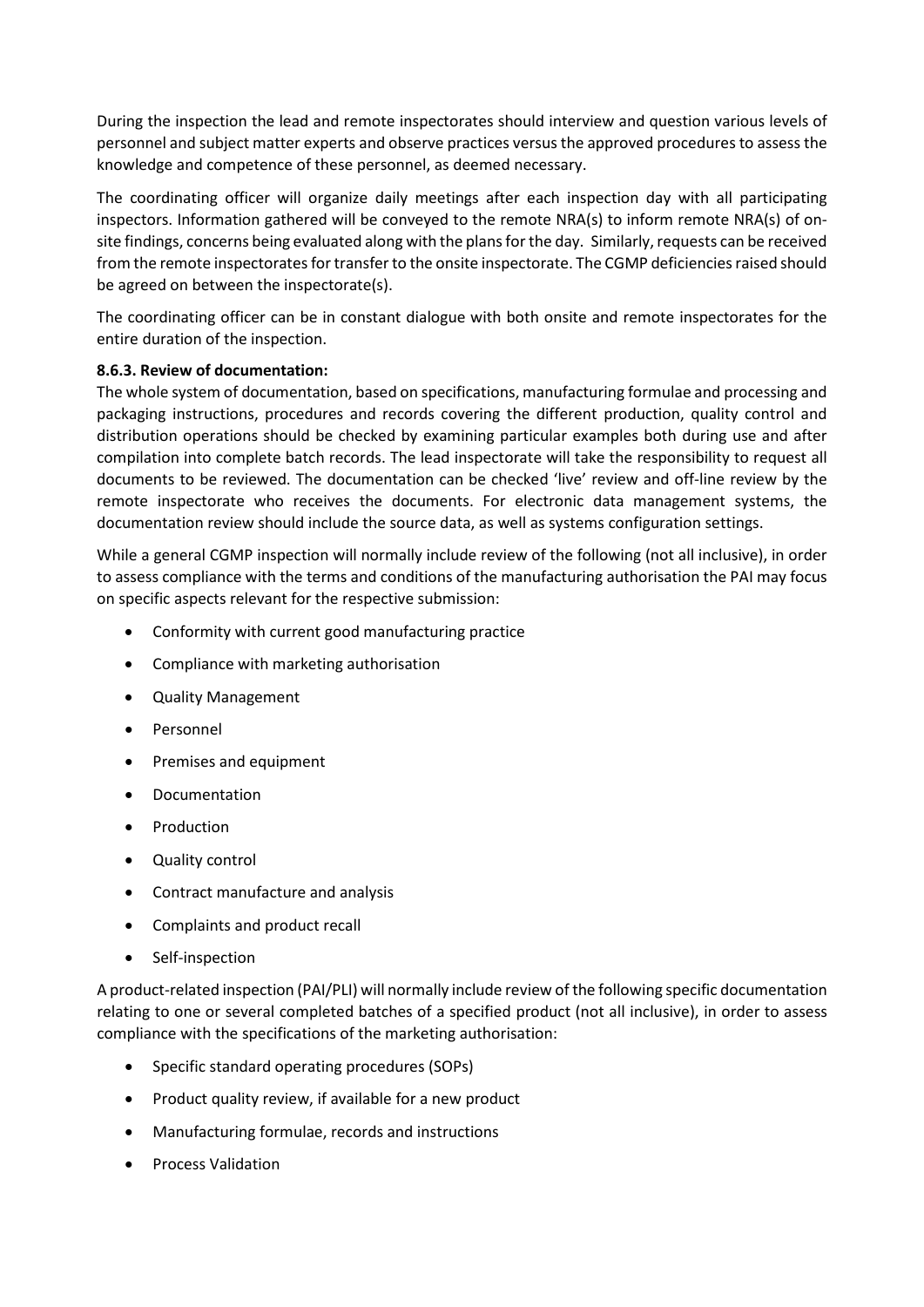• Stability data

### **8.7. Concluding the Collaborative Hybrid Inspection**

Once the lead and remote inspectorates have concluded their responsibilities with respect to the inspection, the lead inspector will relay to the facility that the inspection has been concluded and will arrange a time with facility for the closing meeting.

The lead inspector will also arrange a pre-closing meeting with the NRAs to discuss the findings/outcomes of the inspection and agree how they will be reported to the facility. The lead inspector and remote inspectors should make every effort possible to agree on the final list of CGMP deficiencies that will be provided to the facility. In the event a consensus cannot be reached each authority will issue their own list of CGMP deficiencies. The CGMP deficiencies for which consensus was not reached, and the rationale, should be explained thoroughly in the post inspection inspector survey.

Note that even though a consolidated list of CGMP deficiencies will be agreed upon, each regulatory authority should follow their own regulatory and legal framework to issue deficiencies on their regulatory form at the closing meeting.

In addition, the NRAs should also discuss and agree if a single inspectional report will be issued by the collaborating NRAs, or if each NRA will issue their own inspectional document. If a single report will be issued, it is expected that the NRAs discuss and agree on the format of the report and the timeline for it to be issued.

The lead and remote inspectorates will agree on response timeframes for both the regulatory authority and facility to follow. Again, this will be dependent on the regulatory authorities participating on the pilot.

### **8.8. The Collaborative Hybrid Inspection Closing Meeting**

At an agreed timing, the inspecting NRAs will hold a closing meeting with the facility. During the closing meeting, the lead inspector should summarise the CGMP deficiencies and comments with representatives of the facility.

The lead inspector will be responsible for conveying if there are CGMP deficiencies and/or comments that come from only a certain participating NRA(s). In case of differences in CGMP deficiencies or outcomes, the lead inspector with support from remote inspectors will clarify the reasons for the differences to facility participants at the meeting based on the rationale determined during the pre-closing meeting.

Each regulatory authority should follow their regulations and issue their own form with the CGMP deficiencies at the close of the inspection.

Lead inspector will provide directions to the facility on how to respond to CGMP deficiencies. The preferred approach would be for the lead inspectorate take the responsibility to manage communication post inspection and collect responses from the facility.

The lead inspector will also communicate timing for the facility to provide a response to the CGMP deficiencies. The lead inspectorate should share communication received from the facility with the remote inspectorate(s).

The facility may need to communicate with the remote inspectorate during the response period, other than the lead inspectorate. In these instances, established communication channels should be used. As necessary the remote inspectorate should share this communication with the lead inspectorate.

The lead inspectorate will inform the facility if a single follow up report will be issued by the collaborating NRAs, or if each authority will be issuing their own reports.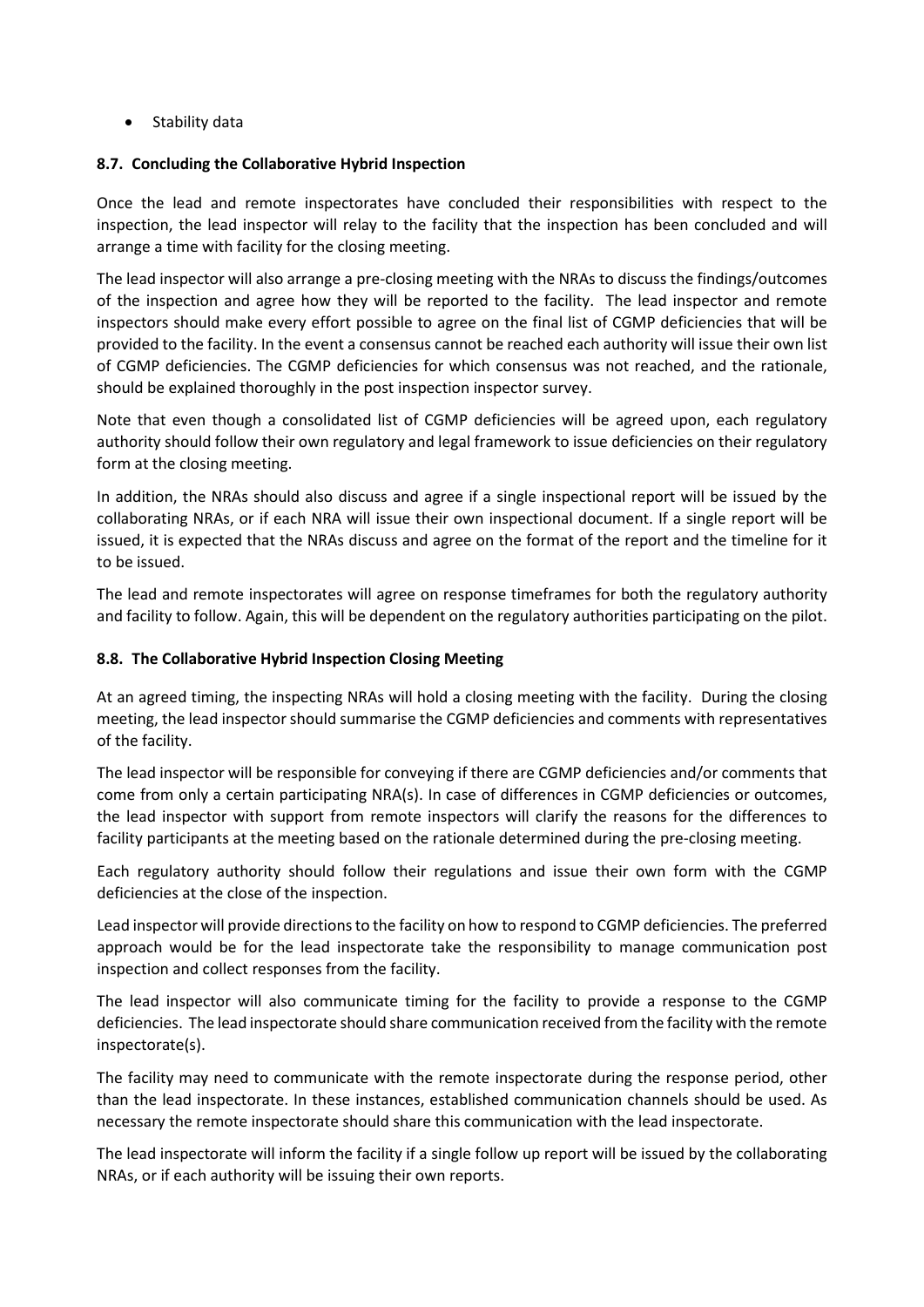#### **8.9. Post-Inspection Actions and Reporting**

After the conclusion of the collaborative hybrid inspection, the lead inspectorate and remote inspectorate(s) will hold a meeting to discuss and agree on how the final report should be drafted and issued (e.g., should there be one report or should each NRA report separately) and any other actions necessary from each participating NRA.

The lead inspector will remain in communication with the remote regulatory authorities after the closing meeting.

The facility is expected to reply with a Corrective and Preventative Action Plan (CAPA) to address the CGMP deficiencies raised during the inspection per the direction given at the closing meeting. The CAPA will be sent to the lead inspectorate. The lead inspectorate will distribute to the remote and observing NRAs for review.

The CAPAs will be reviewed by the participating NRAs and they will agree on how to handle the closure of the collaborative hybrid inspection. The NRAs will agree on how to handle the response to the CAPA assessment (one or individual NRA reports). The Lead Inspectorate will be responsible to communicate to the facility on what to expect post-submission of the CAPAs.

In general, each participating regulatory authority is responsible for any follow-up actions within their jurisdiction. All outcomes should be captured in the post-inspection survey to the participating NRAs. Participating regulatory authorities shall complete the post-inspection survey within 30 calendar days of receipt of the survey. All participating NRAs shall issue the final GMP-documentation e.g., GMPcertificate/non-compliance letter (EU), EIR (US)) according to the regulatory requirements in their jurisdictions, as applicable.

Continued collaboration throughout the compliance life cycle of the facility is encouraged and organization of the teams involved in the collaborative hybrid inspection.

### **8.10. Reporting of the pilot by the ICMRA OWG**

The OWG will have the responsibility to distribute the questionnaire, see **Appendix 3**, to participating regulatory authorities and responsibility to assemble and evaluate performance data, such as those listed in **Appendix 2**, at the conclusion of each pilot inspection. The outcomes collected will be summarized in terms of positive and negative aspects into a single report that will be presented to ICMRA Executive/PQ KMS Committees.